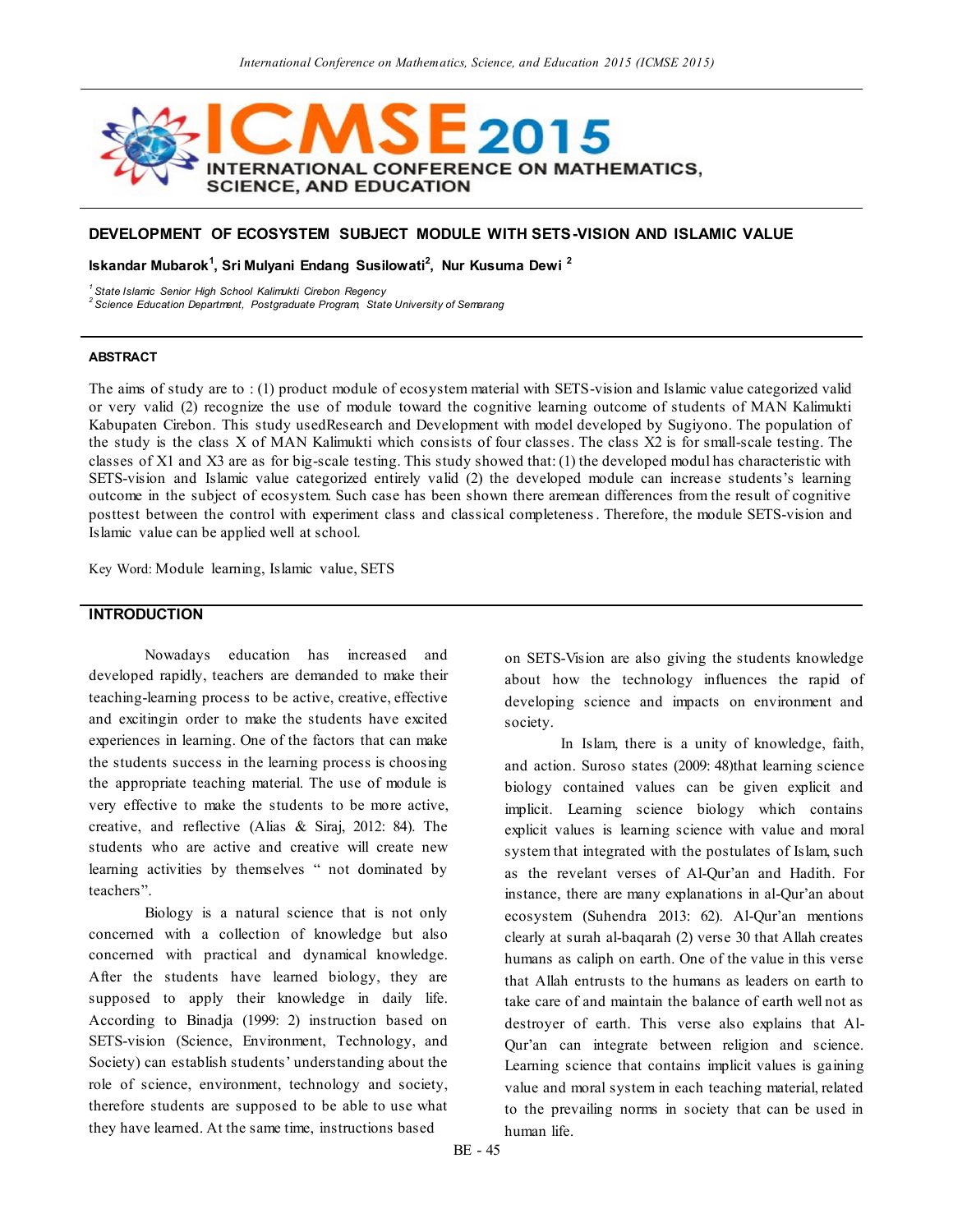Based on the first observation at State Islamic Senior High School (MAN) Kalimukti Cirebon regency, writer gets the data that : State Islamic Senior High School ( MAN ) Kalimukti is new school in Cirebon regency; The 2006 curriculum or school-based curriculum is used; the lack of media and infrastructure; the lack of handbooks and textbooks for teachers and students; there is no module based on SETS-vision; teacher-centered classrooms; learning biology onlyconcerning on domain of cognitive without extending far to affective and psychomotor; and there is dichotomy between science of religion and science " biology" that affects the students' learning motivation.

The development of module based on SETS-Vision and Islamic valueleads the students to learn science with environment, science with technology, science with society, technology with environment, and science with Islamic value, until the students increase the comprehensive understanding of natural phenomena that they have learned and based on religion.

### **METHODS**

This study is Research and Development ( $R \&$ D). According to Sugiyono (2010: 407) Research and Development method is a method of research used to produce a specific product and examine the effectiveness of the product. The need analysis is to produce a specific product and the research is to examine the effectiveness of the product. In this study the product that is developed and tested is ecosystem material module based on SETSvision and Islamic value.

This research is held at State Islamic Senior High School (MAN) Kalimukti Cirebon regency year 2014/ 2015. The population of the study is the class X of MAN Kalimukti which consists of four classes X1, X2, X3, and X4 and a biology teacher. The instrument of this study is interview sheet, module validation sheet, readability questionnaire sheet, question sheet of cognitive evaluation. Descriptive analysis technique includes validity, module readability. Quantitave analysis covers pretest and posttest data as the result of cognitive learning.

### **RESULT AND EXPLANATION**

Based on the first observation at State Islamic Senior High School ( MAN) Kalimukti Cirebon regency, the writer gets the data that : MAN Kalimukti is new school in Cirebon regency; The 2006 curriculum or school-based curriculum is used; the lack of media and infrastructure; the lack of handbooks and textbooks for teachers and students; there is no module based on SETS-vision; teacher-centered classrooms; learning biology only concerning on domain of cognitive without extending far to affective and psychomotor; and there is dichotomy between science of religion and science " biology" that affects the students' learning motivation.

According to expert of biology subject, expert of SETS and religión, and also expert of media, the level of developed module validation result is on value 4,31 categorized " very valid" in the aspect of contents, presentation, language, SETS, and islamic value. It can be seen at the following Table 1.

|                  |                 | Tabel 1 Tangucol Tangucoli iyo alo |                     |                           |      |  |  |  |  |  |  |
|------------------|-----------------|------------------------------------|---------------------|---------------------------|------|--|--|--|--|--|--|
|                  |                 | Total score on aspects             |                     |                           |      |  |  |  |  |  |  |
| <b>Validator</b> | <b>Contents</b> | Language                           | <b>Presentation</b> | SETS and<br>Islamic value | Mean |  |  |  |  |  |  |
|                  | 3,73            | 4,00                               | 4,00                | 4,00                      | 93   |  |  |  |  |  |  |
| 2                | 4,09            | 4,00                               | 4,00                | 4,22                      | 4,08 |  |  |  |  |  |  |
| 3                | 4,91            | 4,79                               | 4,92                | 5,00                      | 1,91 |  |  |  |  |  |  |
| Mean             | 4.24            | 4.26                               | 4,31                | 4.41                      | 1,31 |  |  |  |  |  |  |
| Categorized      | Very Valid      | Very Valid                         | Very Valid          | Very Valid                |      |  |  |  |  |  |  |
| Total Mean       | 4.31            |                                    |                     |                           |      |  |  |  |  |  |  |
| Mean             | Very Valid      |                                    |                     |                           |      |  |  |  |  |  |  |

| Tabel 1 Validator validation results |  |
|--------------------------------------|--|
|--------------------------------------|--|

After the module has been verified by validators that is very valid, next step is testing the module on small-scale testing and big-scale testing.

Determining small-scale class, control class and experiment class used Bartlett's test (Sudjana, 2005). The result of homogeneity test at daily tests before ecosystem

used Bartlett's test class X1, X2, X,3 and X4 is  $x^2 =$ 1.607. If  $\alpha = 0.05$ , from distribution list chi-squarewith degrees of freedom(df) = 3is gotten  $x^2$  <sub>0,95 (3)</sub> = 3,182. There is  $x^2 = 1.607 \le 3,182$ , therefore hypotesis H<sub>0</sub> :  $\sigma_1^2$  =  $\sigma_2^2 = \sigma_3^2 = \sigma_4^2$  is accepted with significant level of 0,05. This shows that the four classes is homogeneity.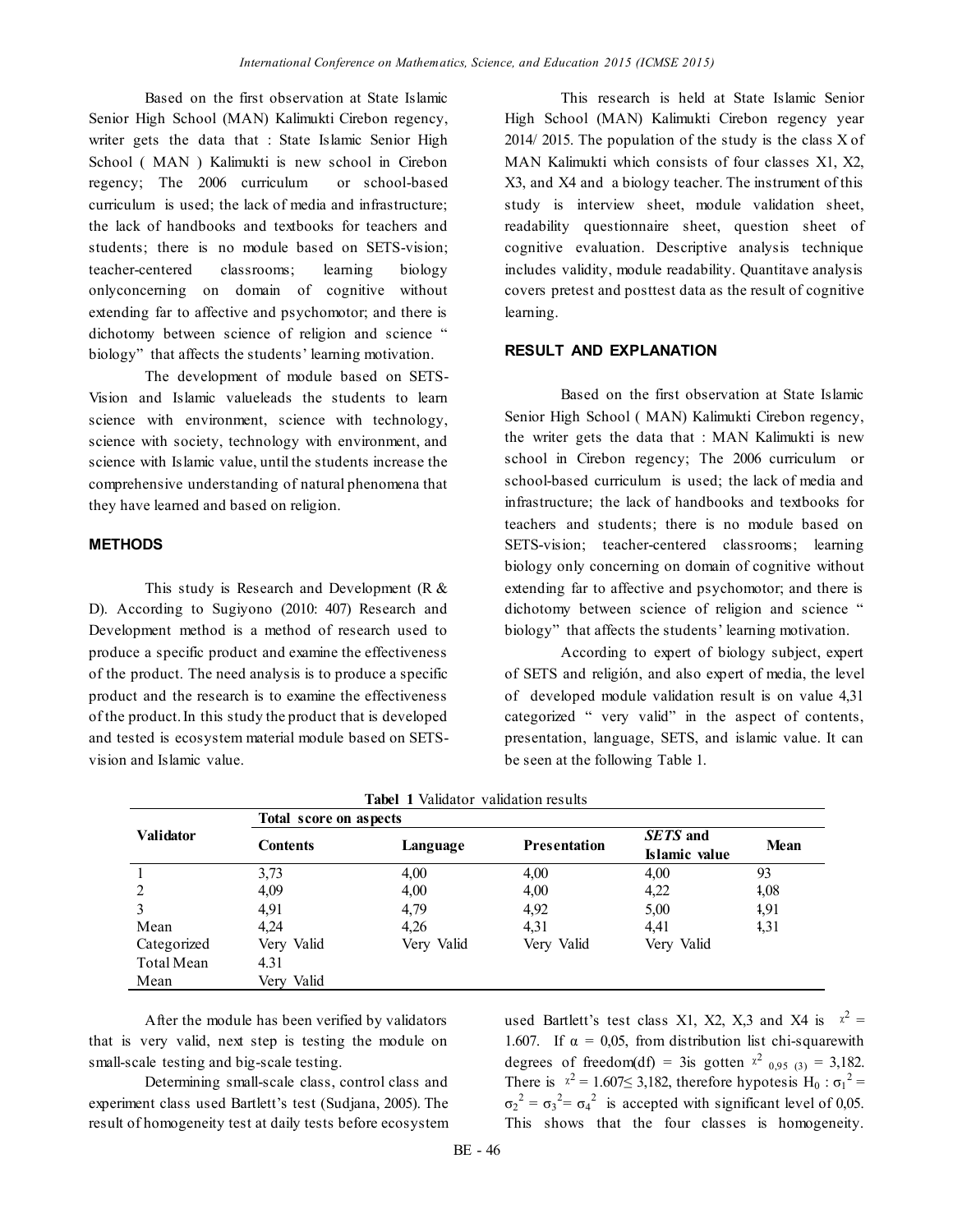Determining small-scale class, and big-scale class (control class and experiment class) are chosen randomly.

Small-scale testing is used to get information about module readability. The value of students and teacher of module readability is 4,36 and 4,43 categorized very good. The module readability consists of : feasibility contents, language, most up-to-date, SETS concept and Islamic value, presentation, and graphics. The use of module is effective and enhancement result.

Big-scale testing measures the effectiveness of module (teaching material) which is gotten from cognitive learning (posttest) on experiment class used developed module, comparing to cognitive learning result (posttest) on control class used textbooks.

Before analyzing the result of posttest on control class and experiment class, the result of pretest on control class and experiment class analyzes first with prerequisite test that is normality test and homogeneity test. The result of normality test and homogeneity test on pretest and posttest can be seen on the Table 2, and 3.

**Tabel 2** The result of normality test on *Pretest* and *Postest* of control class and experiment class with *One-Sample Kolmogorov-Smirnov Test.*

| Cognitive<br>learning<br>result | Class      | N  | Mean  | <b>SD</b> | Asymp. $Sig(2-$<br>tailed) | $\alpha$ | Conclusion  |  |
|---------------------------------|------------|----|-------|-----------|----------------------------|----------|-------------|--|
| Pretest                         | Control    | 36 | 50,19 |           |                            |          | Normal Data |  |
|                                 | Experiment | 36 | 45,00 | 12,41     | 0,48                       |          |             |  |
| Posttest                        | Control    | 36 | 63,61 |           |                            | 0.05     |             |  |
|                                 | Experiment | 36 | 78,61 | 12,96     | 0,07                       |          | Normal Data |  |

**Tabel 3** The result of Homogeneity on *Pretest* dan *Postest* of Control class and Experiment class with *Levene's Test*

| Cognitive          |            |        | Value |       |           | Homogeniety     |            |  |
|--------------------|------------|--------|-------|-------|-----------|-----------------|------------|--|
| learning<br>result | Class      | Max    | Min   | Mean  | <b>SD</b> | (Levene's Test) | Conclusion |  |
| Pretest            | Control    | 73,33  | 30,00 | 50,19 | 1,06      | 0.18            | Homogen    |  |
|                    | Experiment | 73,33  | 20.00 | 45.00 | 1,37      |                 |            |  |
| Postest            | Control    | 80,00  | 43,33 | 63,61 | 1,09      |                 |            |  |
|                    | Experiment | 100.00 | 53.33 | 78.61 | 1,03      | 0.13            | Homogen    |  |

It can be seen on the table 2 and 3 that cognitive learning result on pretest and posttest data of control class and experiment class distributes normality and homogeneity with significant level of  $> 0.05$ . It shows that the first condition before giving the treatment has the same ability.

After knowing the normality and homogeneity, next step is knowing the difference between control class and experiment class by using t-test ( test of different Mean). The result of t-test can be seen on Table 4.

**Tabel 4** The result of t-test on big-scale of *Prettest* and *Posttest*

| Cognitive learning<br>result | Treatment class | Mean  | $T_{\text{hitung}}$ | $T_{\text{ table1}}$ | p value | Decision                |  |
|------------------------------|-----------------|-------|---------------------|----------------------|---------|-------------------------|--|
|                              | Control         | 50,19 | 1,80                | 1,99                 | 0.08    |                         |  |
| Prettest                     | Experiment      | 45,00 |                     |                      |         | H <sub>0</sub> accepted |  |
|                              | Control         | 63,61 | 5,99                |                      | 0.00    |                         |  |
| Postest                      | Experiment      | 78,61 |                     | 1,99                 |         | H <sub>0</sub> refused  |  |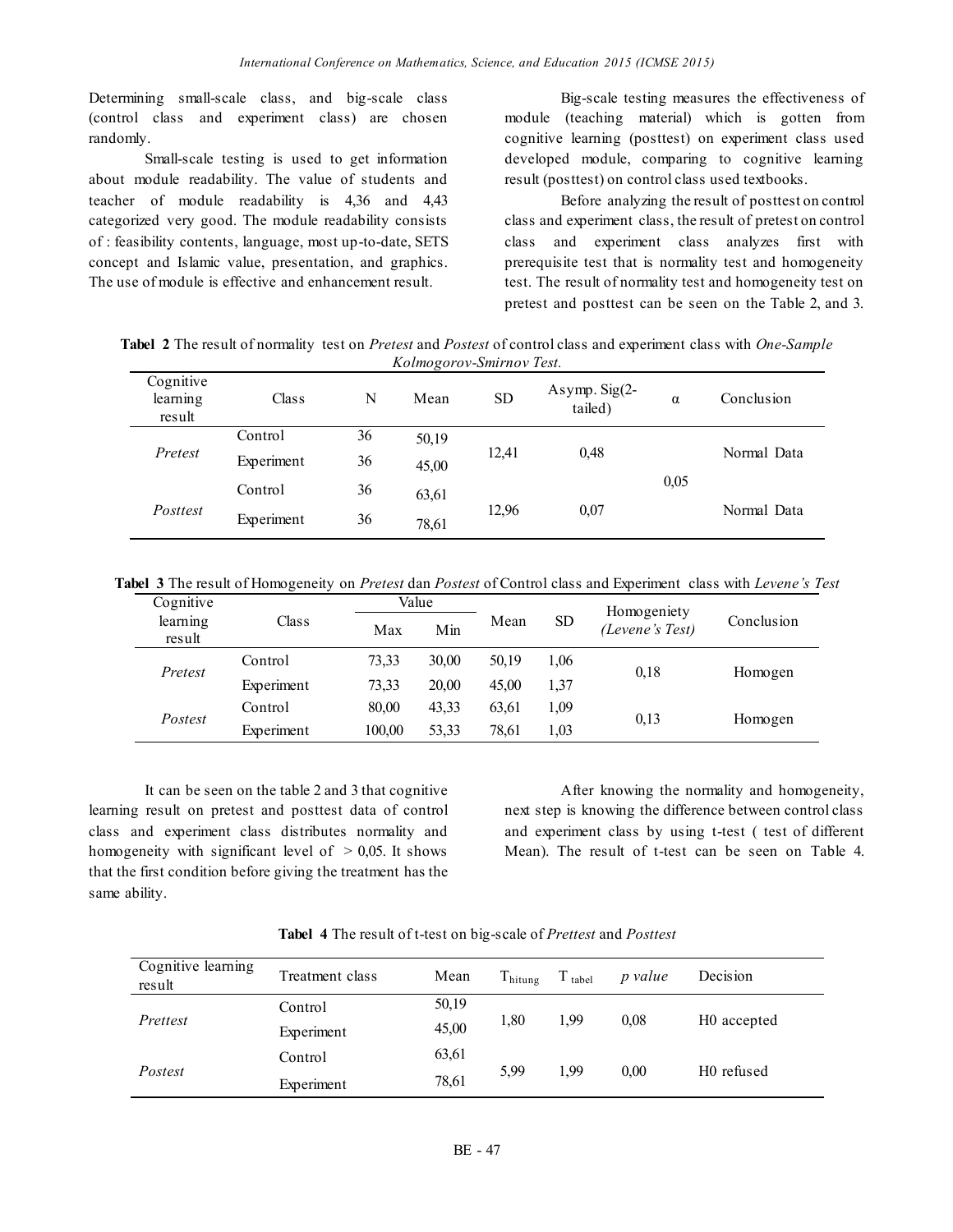The result of t-test pretest on control class and experiment class shows that there is no difference, because of p value>0,05, or t test< t table, therefore, when there is a different on posttest, it is because of different treatment between control class and experiment class.

The result of t-test posttest p value $<0,05$  or t test> t table shows that there is significant variance between the mean values on control class and experiment class. The mean values of experiment class is higher than control class.

Classical learning mastery between control class and experiment class can be seen on Table 5 and 6.

| Cognitive<br>learning result | Total of | Total of<br>values |       | Total of         |      | Total of<br>incomple<br>teness | $\frac{0}{0}$ | Class<br>completeness |    |
|------------------------------|----------|--------------------|-------|------------------|------|--------------------------------|---------------|-----------------------|----|
|                              | students |                    | Mean  | completen<br>ess | $\%$ |                                |               | Yes                   | No |
| Control                      | 36       | 1806.67            | 50.19 |                  |      | 32                             | 89            |                       |    |
| Experiment                   | 36       | 1620.00            | 45.00 |                  |      | 33                             | 92            |                       |    |

**Tabel 5** The percentage of cognitive learning result on *Pretest* of control class and experiment class

**Table 6** The percentage of cognitive learning result on *Posttest* of control class and experiment class

| Cognitive<br>learning<br>result | Total of<br>students | Total of<br>values | Mean  | Total of<br>complete<br>ness | $\frac{0}{0}$ | Total of<br>mcomple<br>teness | $\frac{0}{0}$ | Class<br>completeness |    |
|---------------------------------|----------------------|--------------------|-------|------------------------------|---------------|-------------------------------|---------------|-----------------------|----|
|                                 |                      |                    |       |                              |               |                               |               | Yes                   | No |
| Control                         | 36                   | 2290.00            | 63.61 |                              | 47            | 19                            | 53            |                       |    |
| Experiment                      | 36                   | 2830.00            | 78.61 | ◠                            | 86            |                               | 14            |                       |    |

Based on table 5, it can be stated that before giving treatment (pretest) on control class and experiment class, both of them do not achieve yet classical learning mastery 80 % , if the students have achieved minimal mastery standard (KKM)  $\geq$  70, they have gotten classical learning mastery.

On the table 6, it can be stated that after giving treatment (posttest) on experiment class, the students get the classical learning mastery (86 %) or similar to 31 students, but in control class, the classical learning mastery is 47 % or similar to 17 students, it means that they do not get the classical learning mastery.

According to Prastowo (2012) module is systematical teaching material with understandable language by learners, appropriate with their knowledge and ages, in order to learn independently with the minimalized teacher's help. Biology learning module with SETS-vision and islamic value that has been developed and designed is to change the teacher-centered learning to be student-centered learning. The approach of student-centered learning is to give students a chance to do the relevant activities, and to place the teacher as a fasilitator. The students are not only learning the theory, but also practicing the concepts that they have learned, therefore students perceive that knowledge is not only to

be learned, but also apply the knowledge in their daily life (Hunde & Tegene, 2010: 46).

Based on the result of validation from the expert of biology subject, the expert SETS and religion, expert of media, the validaty level of developed module is on value 4,31 categorized "valid" in the aspect of feasibility contents, presentation, language, SETS, and islamic value. This shows that learning module that has been developed can : (a) help the students to be independent learner; (b) have work plan that is responded well ; (c) contain the complete content of learning material and be able to give students a chance for learning; and (d) monitor students' learning activities (Indriyanti & Susilowati, 2010: 4).

Small-scale testing is held on class X2 with 35 students and a biology teacher. Next step, 35 students are given a learning module that has been developed to be learned at home and at school when the teaching learning process is running. In the end of meeting, the students are given readibility questionnaire sheet and comment about the module. 35 students respond the module very good. It can be seen instudents' mean score for responses that shows 4,36 categorized "very good" and teacher's readibility score with mean score 4,43 categorized "very good". The result of readability shows that biology learning module that has been developed is appropriate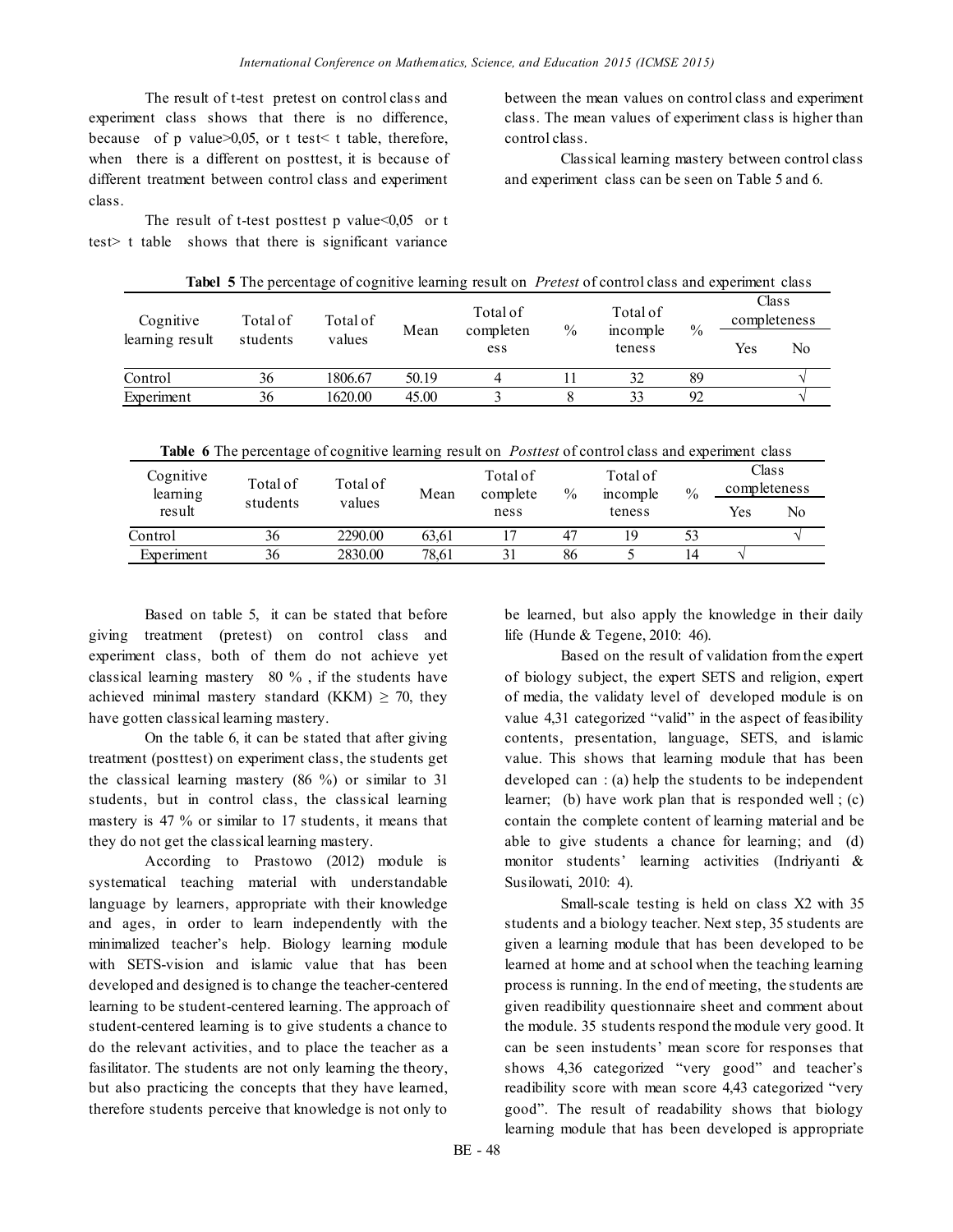with the module aspects and characteristics that include self instruction, self contained, stand alone, adaptive, dan user friendly (Sutrisno, 2008: 4).

Learning concept based on constructivism learning theory is that students create the construction of an individual's new knowledge actively based on the prior knowledge (Trianto, 2009:28). Constructivisme in the learning process is based on the reality that every student has ability to contruct the their former experience and knowledge. This module is a medium to prepare the students in order to contruct their own knowledge. Teacher is as facilitator or as creator the learning environment that get the students active in class to gain the information by themselves, assimilate and adapt their own information, and contruct the information to be new knowledge based on their prior knowledge. The use of module in learning process can help to increase the students' understanding and achieve the minimal mastery criteria, lead the students to be active in the learning activity, and get used to the students to find a concept on independent learning activity (Maks & Arthur 1997).

Classical learning mastery on control class does not achieve the indicator of learning mastery, it is because of using Biology textbook in the teaching learning process. The use of the that learning material is less in helping the students to understand the ecosystem material, therefore students can not answer the questions correctly. Sujana & Rivai (1991) explains that a learning material for teaching is chosen based on the criteria of learning material that can support the subject that is taught, the learning objectives, and the students' thinking level. Classical learning mastery on experiment class achieves 81% and fulfill the indicator that is positive result. The use of this module is successful to help the students to apply the consepts to solve the problem of ecosystem in posttest questions.

This learning based on SETS-vision has a positive influences toward the students' learning result (Binadja et al., 2008: 261),Yurok, et al. (2010) and (Esmiyati, 2013: 180) emphasize that learning SETS will develop learning outcome. Learning science biology is not always standing alone but it also integrates with Islamic values. For instance, Rochman in his research (2010: 53) states that learning science and learning religion can be applied in integrated learning.

# **CONCLUSION**

Validity of ecosystem material module based on SETS- Vision and Islamic value is on very valid category. The use of the module is in effective criteria, because there is significant difference in mean score of cognitive learning, and the different classical mastery between control class 47% and experiment class 81%, therefore this module can be applied at State Islamic High School (MAN) Kalimukti Cirebon regency.

# **BIBLIOGRAPHY**

- Alias, N. & Siraj, S. 2012. "Design And Development Of Physics Module Based On Learning Style And Appropriate Technology By Employing Isman Instructional Design Model*". The Turkish Online Journal of Educational Technology*, 11 (4): 84-93.
- Al-Qur'an & Terjemahnya. 2010. Jakarta: Departemen Agama Republik Indonesia.
- Binadja, A. 1999. "Hakikat dan tujuan pendidikn *SETS* (Scaince Environment, Technology and Society) dalam kontek kehidupan dan pendidikan yang ada".*Makalah ini disajikan dalam seminar Lokakarya pendidikn SETS, Kerjasama antara SEAMOE RECSAM dan UNNES*, 14 Desember 1999.
- Binadja, A., Wardani, S., & Nugroho, S. 2008. "Keberkesanan Pembelajaran Materi Ikatan Bervisi *SETS* (Scaince Environment, Technology and Society) Pada Hasil Belajar Peserta didik*".Jurnal Inovasi Pendidikan* , 2 (2): 256-262.
- Esmiyati. 2013. "Pengembangan Modul IPA Terpadu Bervisi *SETS*(Science, Environment, Technology, And Society) Pada Tema Ekosistem"*. Unnes Science Education Journal*, 2 (1): 180-187.
- Hunde, A.B. & Tegegne, K.M. 2010. *Qualitative Exploration on the Application of Studentcentered Learning in Mathematics and Natural Sciences: The case of Selected General Secondary Schools in Jimma, Ethiopia. Ethiopia Journal Education and Science.* 6(1): 41-58.
- Indriyanti, N.Y. & Susilowati, E. 2010. *Pengembangan Modul*. Surakarta: UNS.
- Mak AS & Arthur G. 1997. Benefits of Self-Paced Learning Module for Teaching Quantitative Methods in Environmental Science. *International Journal of Science Education* 19 (7): 835-848.